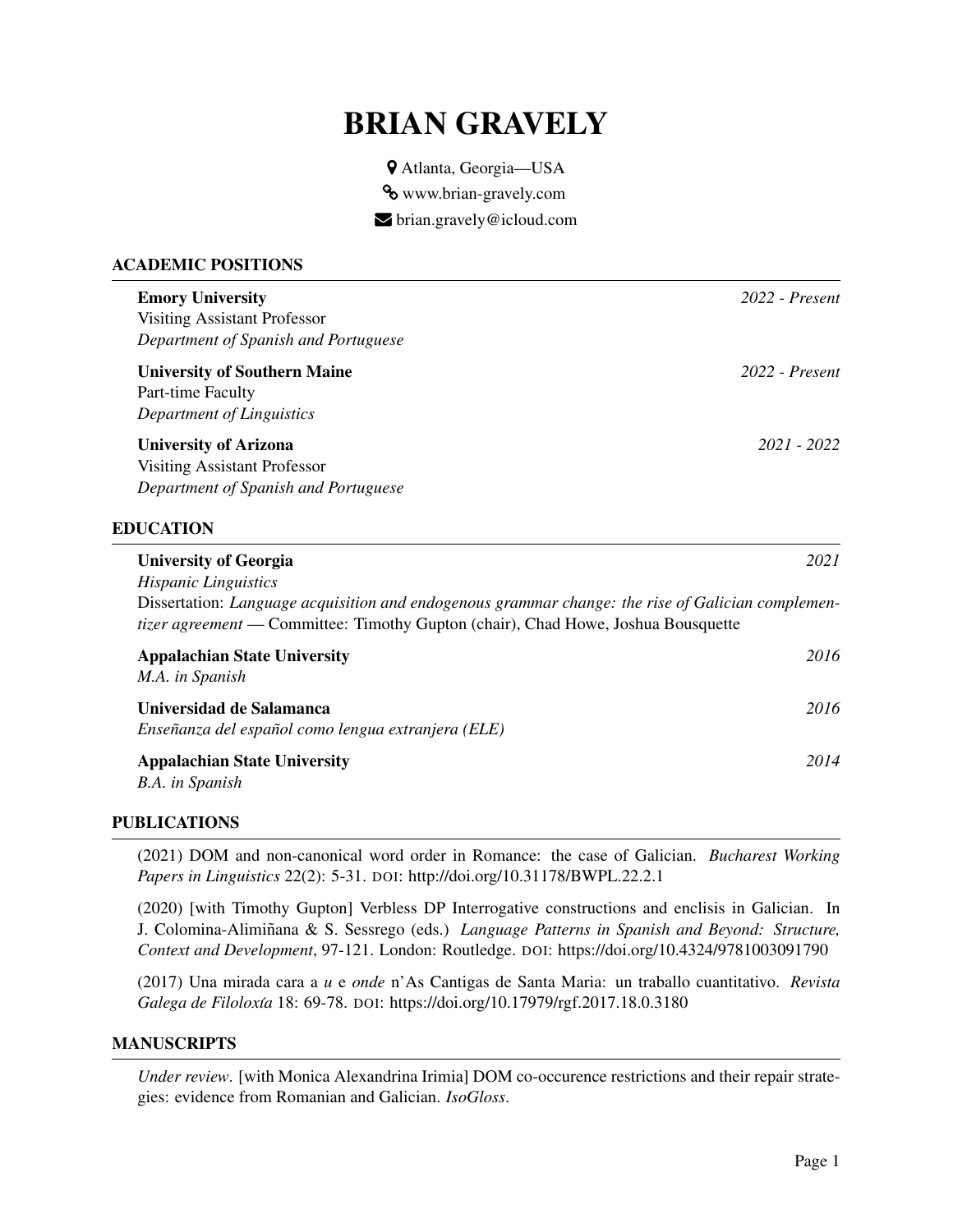*Under review*. Probing for C: What Germanic can learn from Galician and Nez Perce. *Proceedings of CGSW35.* Language Science Press.

*Under review*. 'X' marks the spot, but not why you think: A reply to Gallego (2020).

*Under review*. [with Timothy Gupton] Nanoparameters in Western Iberian: null-copula constructions in Galician and Asturian. *IsoGloss*.

*In prep*. Weak objects and their licensing constraints: A note on obligatory differential object marking.

*In prep*. Only syntactic movement will do: Morphosyntactic variation in Galician and Icelandic.

*In prep.* [with Timothy Gupton] *Cadê* as a morphologically defective verb.

*In prep*. [with Timothy Gupton] Tense(lessness) and (null) copulas. *To be submitted to Glossa*.

#### PRESENTATIONS

(2022) 'Syntactic reanalysis as internal change: exploring the dangers of intake.' Paper presented at *Diachronic Generative Syntax 23 (DiGS23)*. NYU (New York, USA). *Presented for the workshop: 'Learners in Syntactic Change: Theories and Methods'*

(2022) 'Weak objects and nominal licensing.' Paper presented at *Linguistics Symposium on Romance Languages 52 (LSRL52)*. University of Wisconsin-Madison (Madison, WI, USA).

(2022) [with Timothy Gupton] '*U-la diferencia?* The importance of Asturian for a microparametric account of Romance interrogatives. Paper presented at *1st International Conference on the Asturian* Language. Universidad Autónoma de Madrid (Madrid, Spain).

(2021) 'How far does the PCC extend? Evidence from Romance causatives.' Paper presented at *Going Romance 2021*. University of Amsterdam (Amsterdam, The Netherlands).

(2021) 'Morphological distinctions for syntactic freedom: The PCC and causatives.' Paper presented at the *Workshop on Linguistic Variation at the Interfaces II (VARINT21)*. Universitat Autonoma de ` Barcelona (Barcelona, Spain).

(2021) 'Person-Case Constraint and causatives.' Paper presented at the *Hispanic Linguistics Symposium 2021 (HLS2021)*. Wake Forest University (Winston-Salem, NC, USA).

(2021) 'DOM, object shift, and the Distinctness Condition.' Paper presented at the *Colloquium on Generative Grammar 30 (CGG30)*. Universitat Autònoma de Barcelona (Barcelona, Spain).

(2021) 'Probing for C: What Germanic can learn from Galician and Nez Perce.' Paper presented at the *35th Comparative Germanic Syntax Workshop (CGSW35)*. Universita di Trento (Trentino, Italy). `

(2021) [with Monica Alexandrina Irimia] 'DOM co-occurence restrictions and their repair strategies.' Paper presented at the *51st Linguistics Symposium on Romance Languages (LSRL51)*. University of Illinois Urbana-Champaign (Champaign, IL, USA).

(2020) 'Only syntactic movement will do: Morphosyntactic variation in Galician and Icelandic.' Paper presented at *Cambridge Comparative Syntax 9 (CamCos9)*. University of Newcastle (Newcastle, UK).

(2020) 'Differential object marking and interface legibility.' Paper presented at the *50th Linguistics Symposium on Romance Languages (LSRL50)*. University of Texas at Austin (Austin, TX, USA).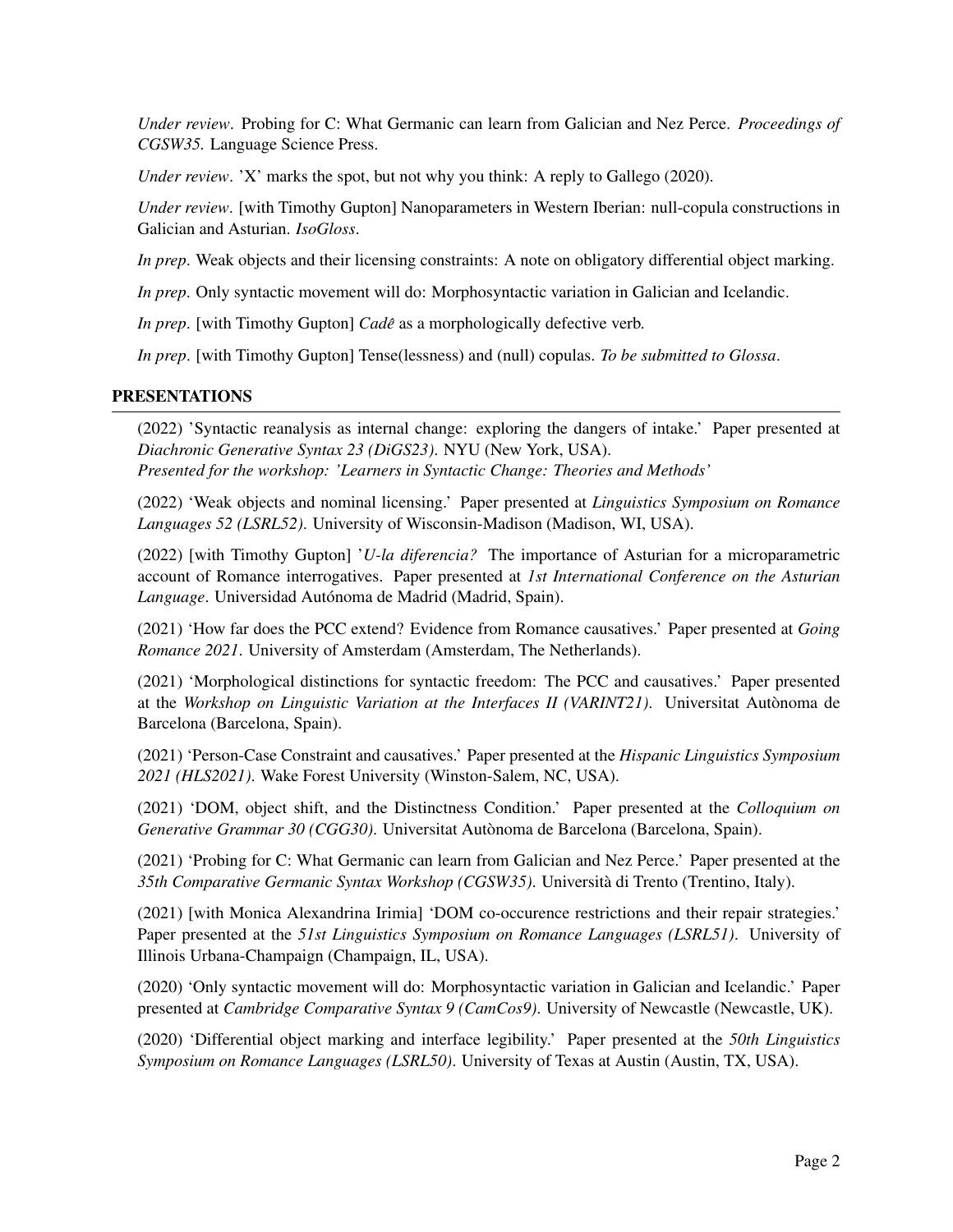(2020) [Suspended-COVID-19]

'How may grammaticalization precede degrammaticalization? A case from Galician.' *Third International Conference on Grammaticalization*. University of Rouen (Rouen, France).

(2020) [Canceled-COVID19]

'The step beyond renumeration is labeling.' *6th Florida Linguistics Yearly Meeting (FLYM6)*. University of Florida (Gainesville, FL, USA).

(2019) [with Timpothy Gupton] 'Brazilian Portuguese *cadeˆ* as a morphosyntactically defective verb.' Paper presented at *Hispanic Linguistics Symposium 2019 (HLS2019)*. University of Texas El Paso (El Paso, TX, USA).

(2019) 'Accounting for superfluous cltiics in Romance: a case for *f*.' Paper presented at *Hispanic Linguistics Symposium 2019 (HLS2019)*. University of Texas El Paso (El Paso, TX, USA).

(2019) 'VSO and VOS orders: DOM and object shift in Galician.' Paper presented at *Syntax and Semantics of Internal Arguments*. University of Bucharest (Bucharest, Romania).

(2019) [with Timpothy Gupton] 'Microvariation and tenselessness: two cases from Romance.' Paper presented at *Tenselessness 2*. Facultade de Letras da Universidade de Lisboa (Lisboa, Portugal).

(2019) 'From clitic to affix: nanoparametrs and grammaticalization in Western Iberian.' Paper presented at *21st Diachronic Generative Syntax (DiGS21)*. Arizona State University (Tempe, AZ, USA).

(2019) 'Ditropic cliticization, object shift, and phases: post-verbal subject positions in Galician.' Paper presented at *49th Linguistics Symposium on Romance Languages (LSRL49)*. University of Georgia (Athens, GA, USA).

(2019) [with Joshua Bousquette] 'Two Kinds of Complementizer Agreement: What Galician can tell us about German.' Paper presented at *25th Germanic Linguistics Annual Conference (GLAC25)*. University of Iowa (Iowa City, IA, USA).

(2019) 'Bridging Western Germanic and Romance: C-AGR in Galician.' Paper presented at the *5th Florida Linguistics Yearly Meeting (FLYM5)*. University of Iowa (Iowa City, IA, USA).

(2018) [with Timothy Gupton] 'Verbless DP interrogative constructions and enclisis in Galician.' Paper presented at the *Hispanic Linguistics Symposium 2018 (HLS2018)*. University of Texas at Austin (Austin, TX, USA).

(2018) 'U-lo copulativo nulo na sintaxe?' Paper presented at the *XII Congreso da Asociacion Interna- ´ cional de Estudos Galegos (AIEG)*. Universidad Complutense de Madrid (Madrid, Spain).

#### TEACHING

University of Arizona — Dept. of Spanish and Portuguese

Spr. 2022 Graduate: *Spanish Syntax II* (Special topics on Agree); Undergraduate: *Morphosyntax of Spanish; Intermediate Grammar & Writing*

Fall 2021 Graduate: *Spanish Syntax I*; Undergraduate: *Spanish Phonetics; Intermediate Grammar & Writing*

University of Georgia — Dept. of Romance Languages

Spr. 2021 Undergraduate: *Intermediate Spanish I* (x2)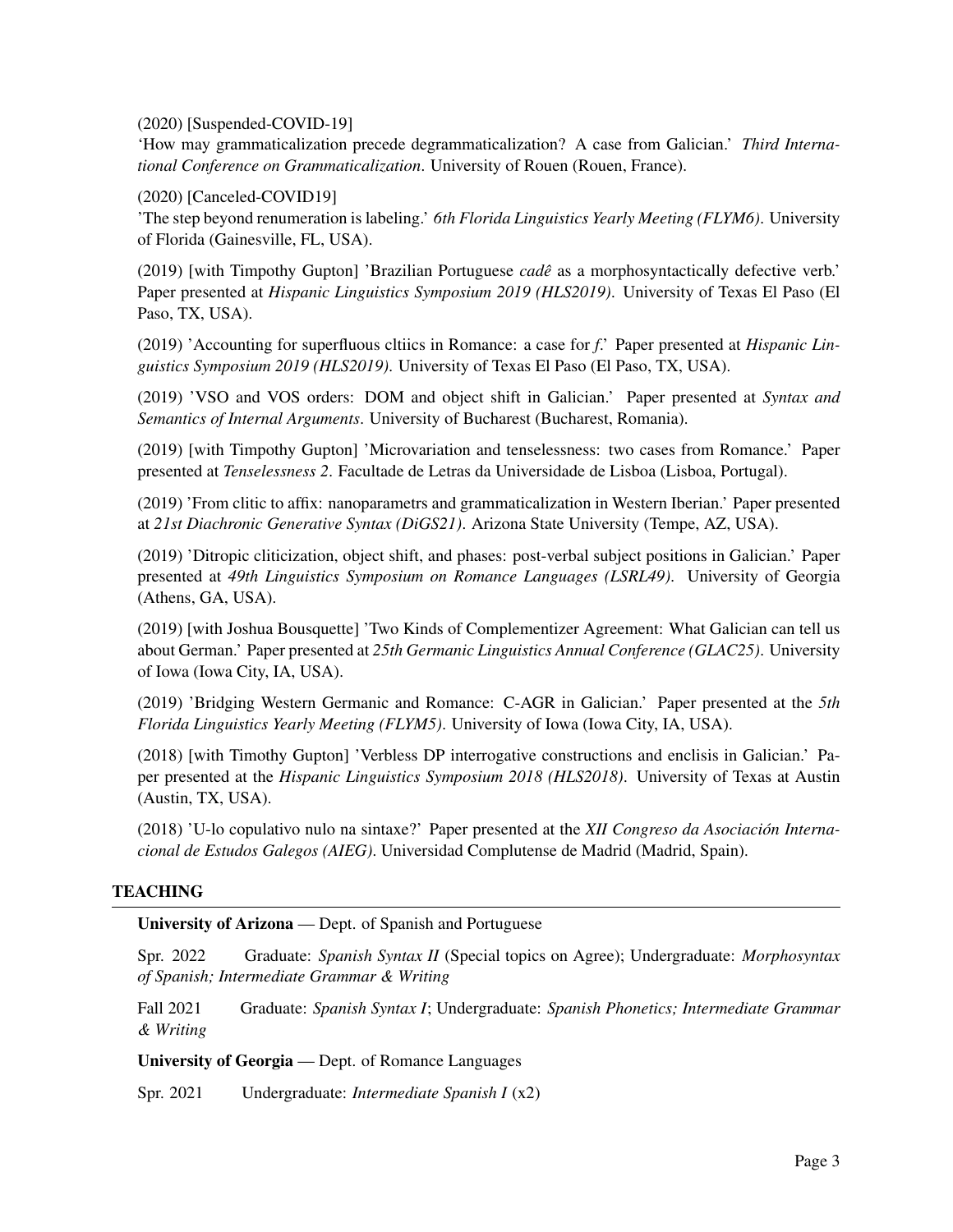| Fall 2020 | Undergraduate: <i>Intermediate Spanish I</i> $(x2)$          |
|-----------|--------------------------------------------------------------|
| Spr. 2019 | Undergraduate: <i>Elementary Spanish II</i> (x2)             |
| Fall 2018 | Undergraduate: Accelerated Spanish (x2)                      |
| Spr. 2018 | Undergraduate: <i>Intermediate Spanish I</i> $(x2)$          |
| Fall 2017 | Undergraduate: Elementary Spanish II; Intermediate Spanish I |
| Spr. 2017 | Undergraduate: <i>Intermediate Spanish I</i> $(x2)$          |
| Fall 2016 | Undergraduate: <i>Accelerated Spanish</i> (x2)               |
|           |                                                              |

#### **SUPERVISION**

#### University of Arizona (2021-2022)

Luis Irizarry, Ph.D. Candidate— *Dept. of Linguistics*; Oral Exam Committee

Ellen Deemer, M.A. Student— *Dept. of Spanish and Portuguese*; Written Exams Committee

Helena Escalera López, M.A. Student— *Dept. of Spanish and Portuguese*; Written Exams Committee

Edward Martínez, M.A. Student— *Dept. of Spanish and Portuguese*; Written Exams Committee

Matthew Ball, M.A. Student— *Dept. of Spanish and Portuguese*; Written Exams Committee

#### ACADEMIC REVIEWING

# **Journals** *IsoGloss* (2022) Book Series *The Oxford Handbook of the German Language* (2021) Pedagogical materials *Routledge/Taylor & Francis* (2022) • Practicing Spanish Grammar (2019) [Butt, Benjamin & Moreira Rodríguez (eds.)] • A New Reference Grammar of Modern Spanish (2019) [Butt, Benjamin & Moreira Rodríguez (eds.)] LANGUAGES

English: Native speaker

Galician: Near-native speaker

Spanish: Near-native speaker

Catalan: Intermediate speaker

Portuguese: Intermediate speaker